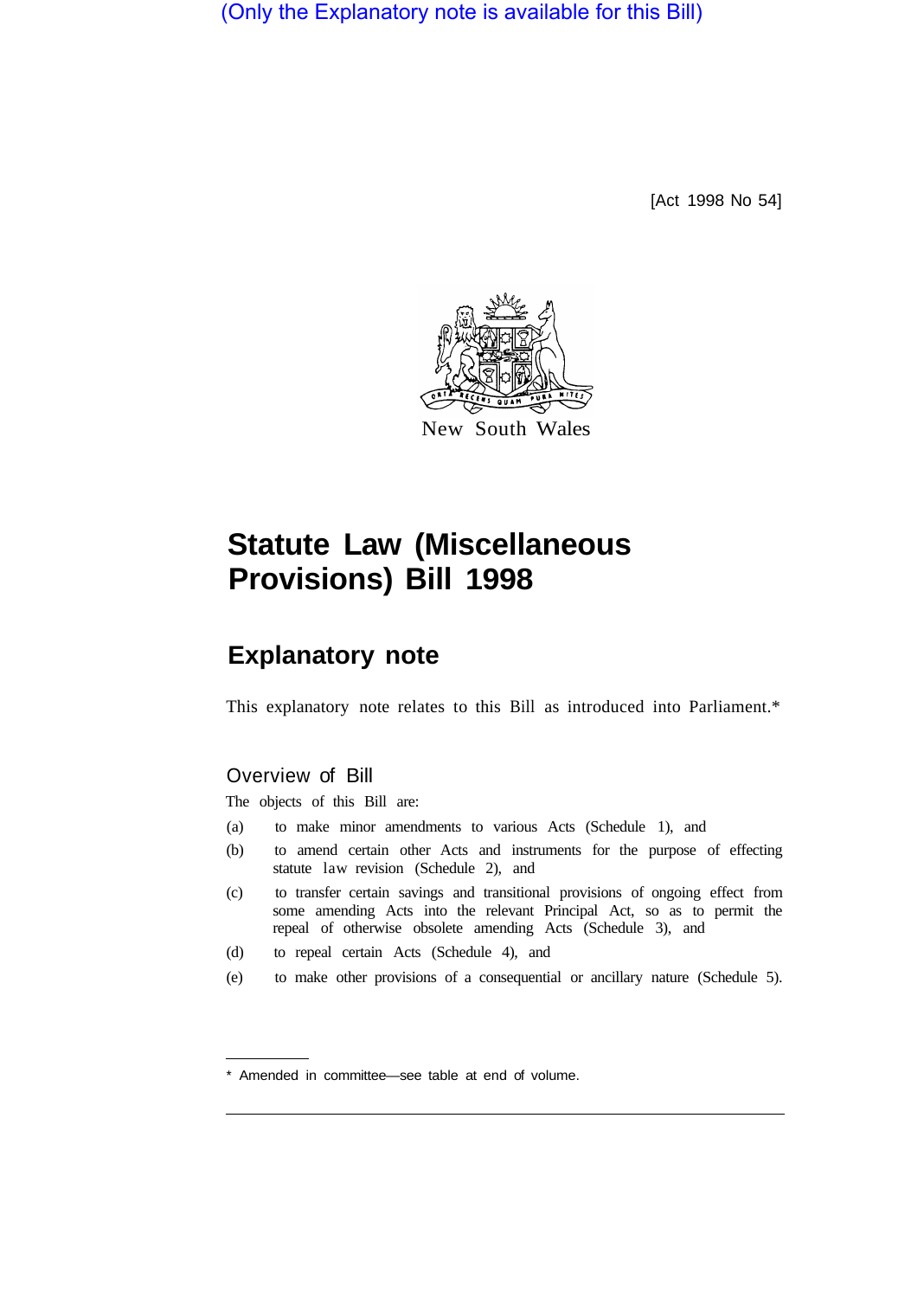Statute Law (Miscellaneous Provisions) Bill 1998 [Act 1998 No 54]

Explanatory note

## Outline of provisions

**Clause 1** sets out the name (also called the short title) of the proposed Act.

**Clause 2** provides for the commencement of the proposed Act.

**Clauses 3–5** are machinery provisions that give effect to the Schedules of the Act containing amendments, repeals and savings, transitional and other provisions.

**Clause 6** makes it clear that the explanatory notes contained in the Schedules do not form part of the proposed Act.

#### **Schedule 1 Minor amendments**

**Schedule 1** makes amendments to the following Acts: Associations Incorporation Act 1984 No 143 Broken Hill Trades Hall Site Act of 1898 No 31 Broken Hill Trades Hall Site Extension Act 1915 No 42 Community Land Management Act 1989 No 202 Contaminated Land Management Act 1997 No 140 Conveyancing Act 1919 No 6 Credit (Finance Brokers) Act 1984 No 96 Education Act 1990 No 8 Environmental Planning and Assessment Act 1979 No 203 Health Services Act 1997 No 154 Home Building Act 1989 No 147 Motor Vehicles Taxation Act 1988 No 111 Native Vegetation Conservation Act 1997 No 133 Ombudsman Act 1974 No 68 Protection of the Environment Operations Act 1997 No 156 Road Transport (Heavy Vehicles Registration Charges) Act 1995 No 72 Security Industry Act 1997 No 157 State Sports Centre Trust Act 1984 No 68 Strata Schemes Management Act 1996 No 138 Subordinate Legislation Act 1989 No 146 Technical and Further Education Commission Act 1990 No 118 Transport Administration Act 1988 No 109 The amendments to each Act are explained in detail in the explanatory note relating to the Act concerned set out in Schedule 1.